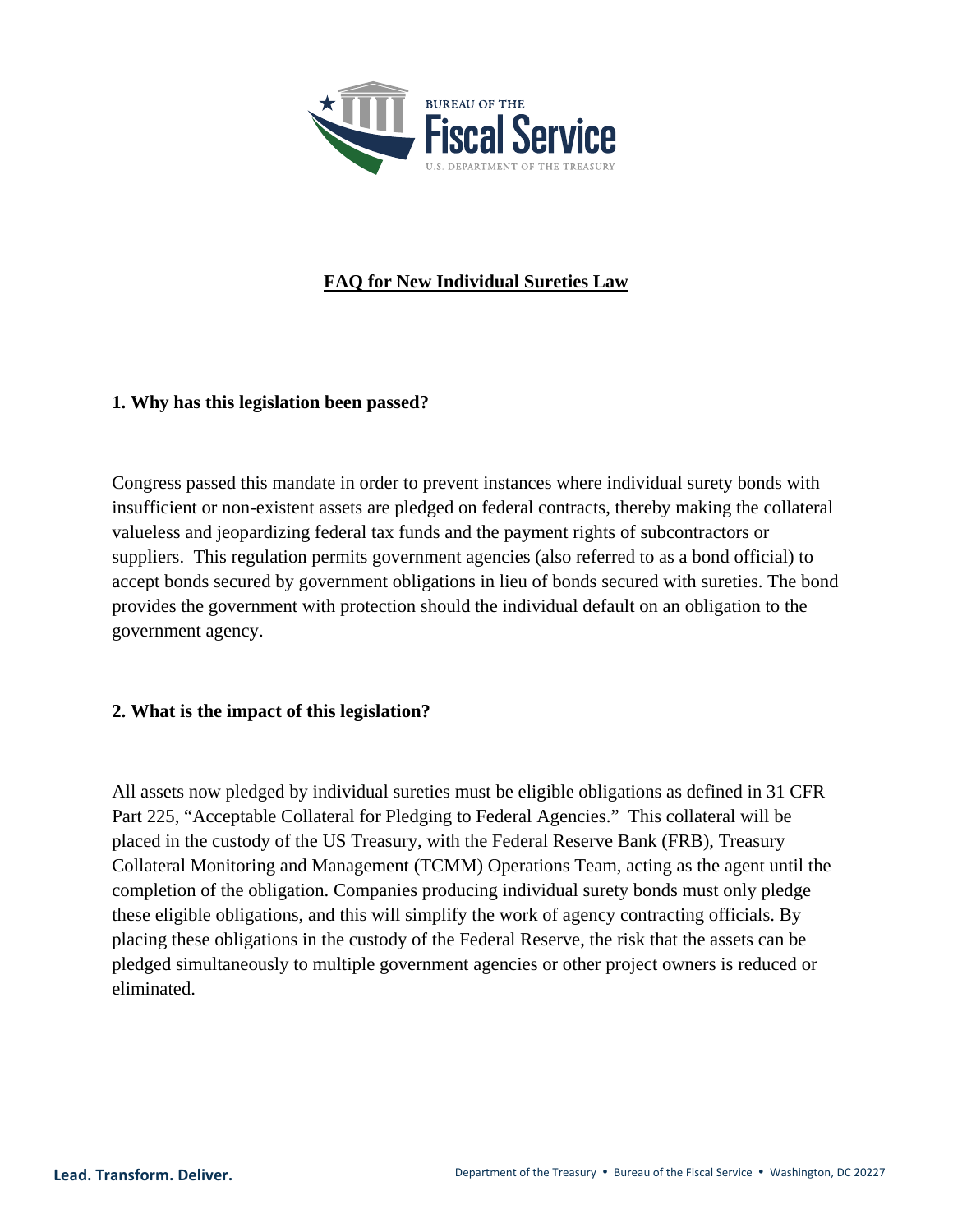

#### **3. What is a surety bond?**

A surety bond is a promise to fulfill a debt upon default, and it is similar to an extension of credit. Often, surety bonds involve a three-party insurance agreement – the principal (obligor), the surety (typically a bond company or division within an insurance company) and the government agency (obligee). The obligor is promising to pay the obligee if the obligor defaults on a contract, with the surety paying the bond amount to the obligee.

## **4. When an individual contractor's bid is awarded, will the Agency's Bond-Approving (Contracting) Officer inform the contractor of the required collateral obligation?**

The Agency Contracting Bond Official is an internal contact at each agency who reviews and approves bid submissions and communicates this information to TCMM Operations at FRB St. Louis. The Agency Contracting Bond Official will inform the bidding contractor of the obligation value that is required. The obligation must adhere to the terms set forth under the 31 CFR 225 Program. This provides protection should the individual contractor, also known as the obligor or pledger, default on an obligation to the government agency.

### **5. What is Treasury Collateral Monitoring and Management (TCMM)?**

TCMM is a centralized system operated by FRB St. Louis to monitor collateral pledged to government agencies to protect public funds against loss and to secure obligations owed to agencies. The TCMM system already provides service to federal agencies who accept collateral instead of surety bonds. This new legislation will be handled very much like current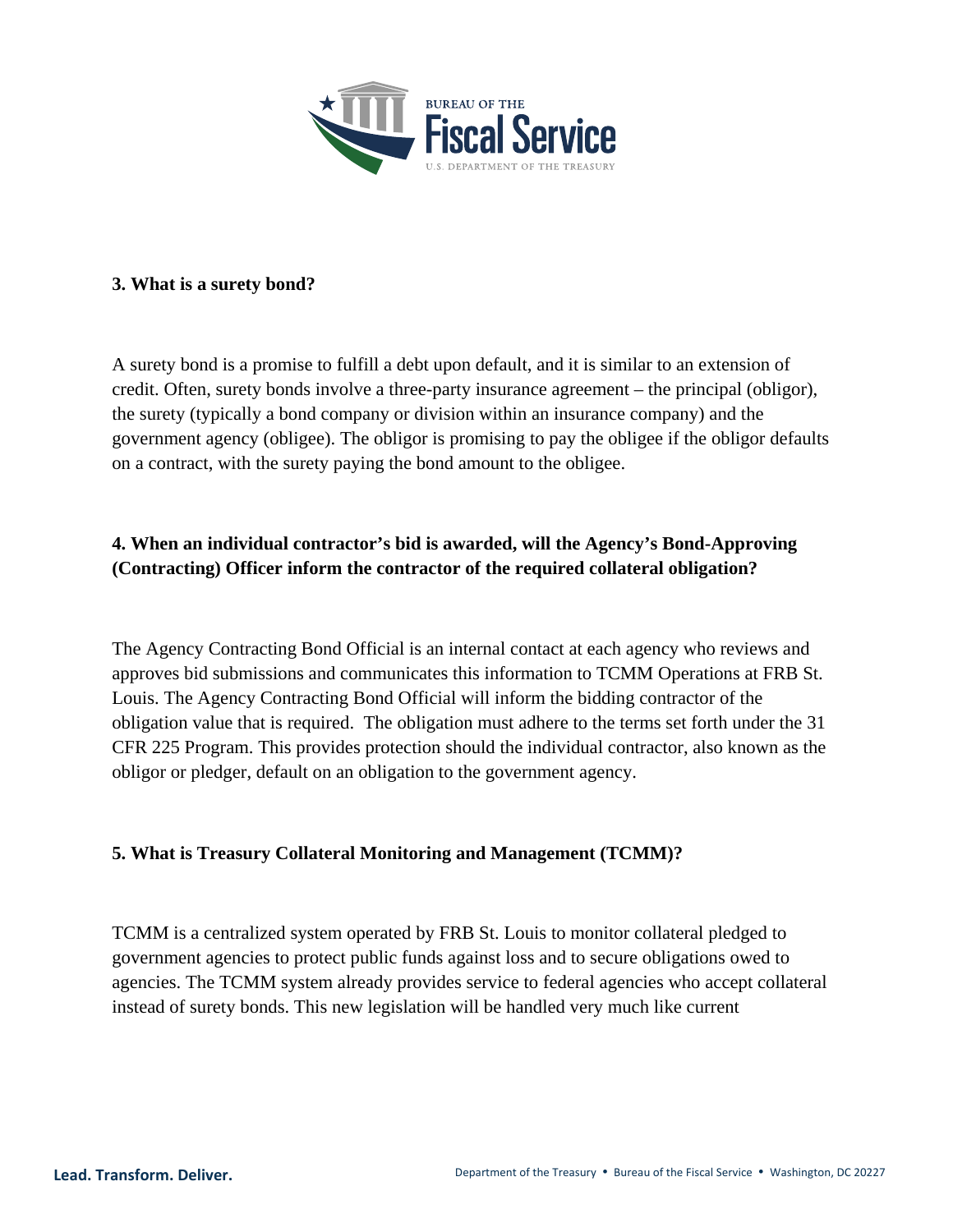

TCMM operations. The TCMM team provides support to federal agencies, bond pledgers, and financial institutions and they can be contacted with questions at 1-888-568-7343 option 2, or emailed at [TCMM@stls.frb.org.](mailto:TCMM@stls.frb.org)

## **6. Who will be responsible for establishing new accounts for individual contractor(s) pledging collateral and how will they be set up?**

The Agency Contracting Official will be responsible for providing FRB St. Louis TCMM Operations area with the following:

- 1) Written instructions signed off by an authorized agency contact on agency letterhead. Instructions should address the following:
	- a. Establishing a new account;
	- b. Providing individual contractor name, address, phone number, paying depositary financial institution and their point of contact;
	- c. Setting obligation value or amount to be collateralized (ATBC);
- 2) Approval of the pledged bond;
- 3) Approval to establish a book-entry account for the benefit of the bond official;
- 4) Verification of ownership of registered government obligation given, and ensuring that those government obligations are properly assigned;
- 5) Completed TCMM Agency Authorization Form for agency official.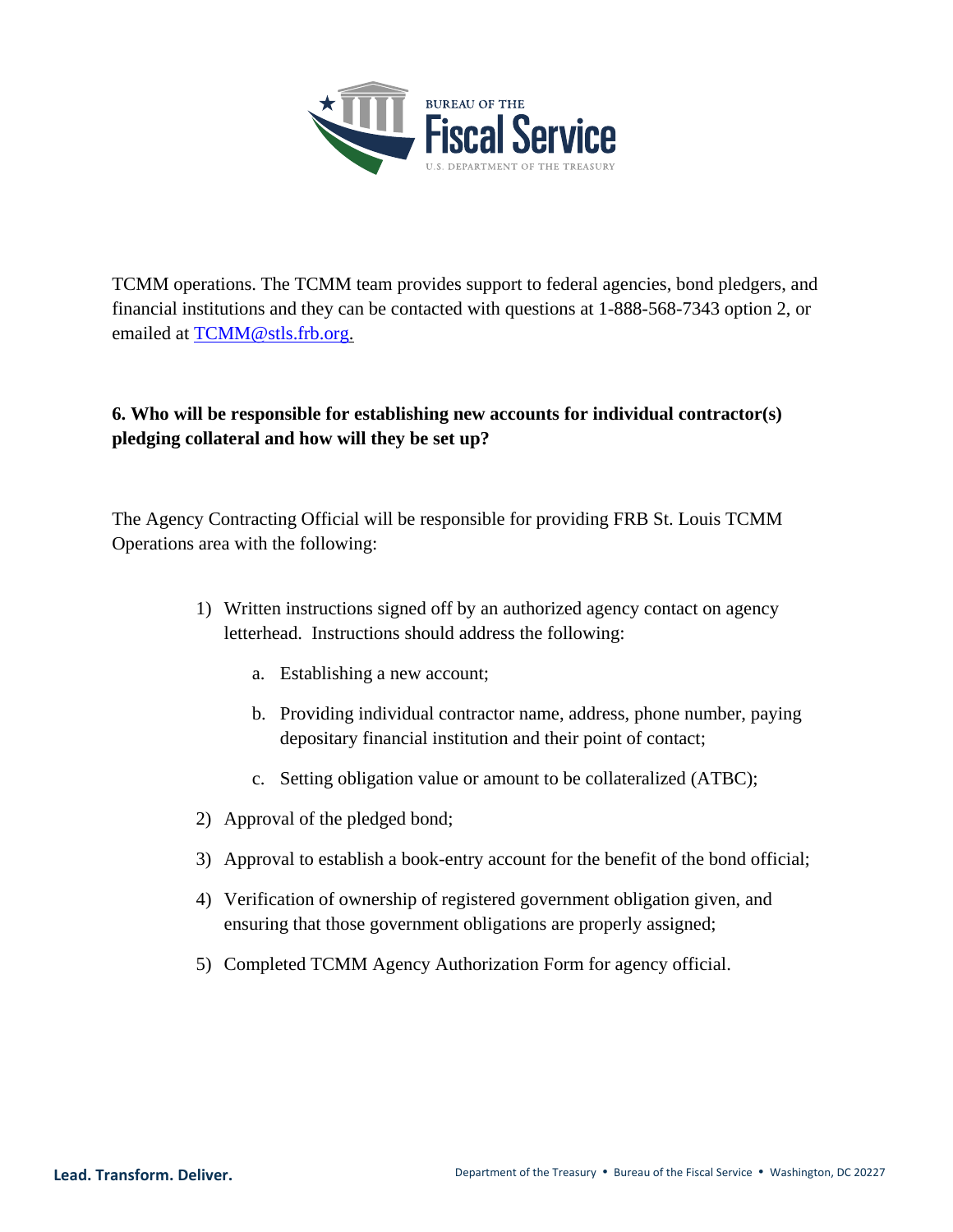

FRB St. Louis, TCMM Operations area will be responsible for the following:

- 1) Confirming authenticated instructions;
- 2) Establishing the new account;
- 3) Ensuring the ATBC is set;
- 4) Informing contractor that the account has been established;
- 5) Assisting contractor or its depositary financial institution with pledge process;
- 6) Ensuring acceptable collateral is pledged under the 31 CFR 225 Program;
- 7) Verifying sufficient collateral is pledged to meet obligor's government obligation, known in TCMM as the ATBC.

Obligor / Contractor is responsible for:

- 1) Depositing acceptable government obligation with the custodian (Federal Reserve Bank of St. Louis, TCMM area) in the amount of the required government obligation with the government agency;
- 2) Ensuring that sufficient collateral is pledged as valuations or particular securities change.

### **7. When will this legislation go into effect?**

This legislation becomes effective on November 30, 2016. The TCMM system and operations area is ready to assist all federal agencies and their contractors.